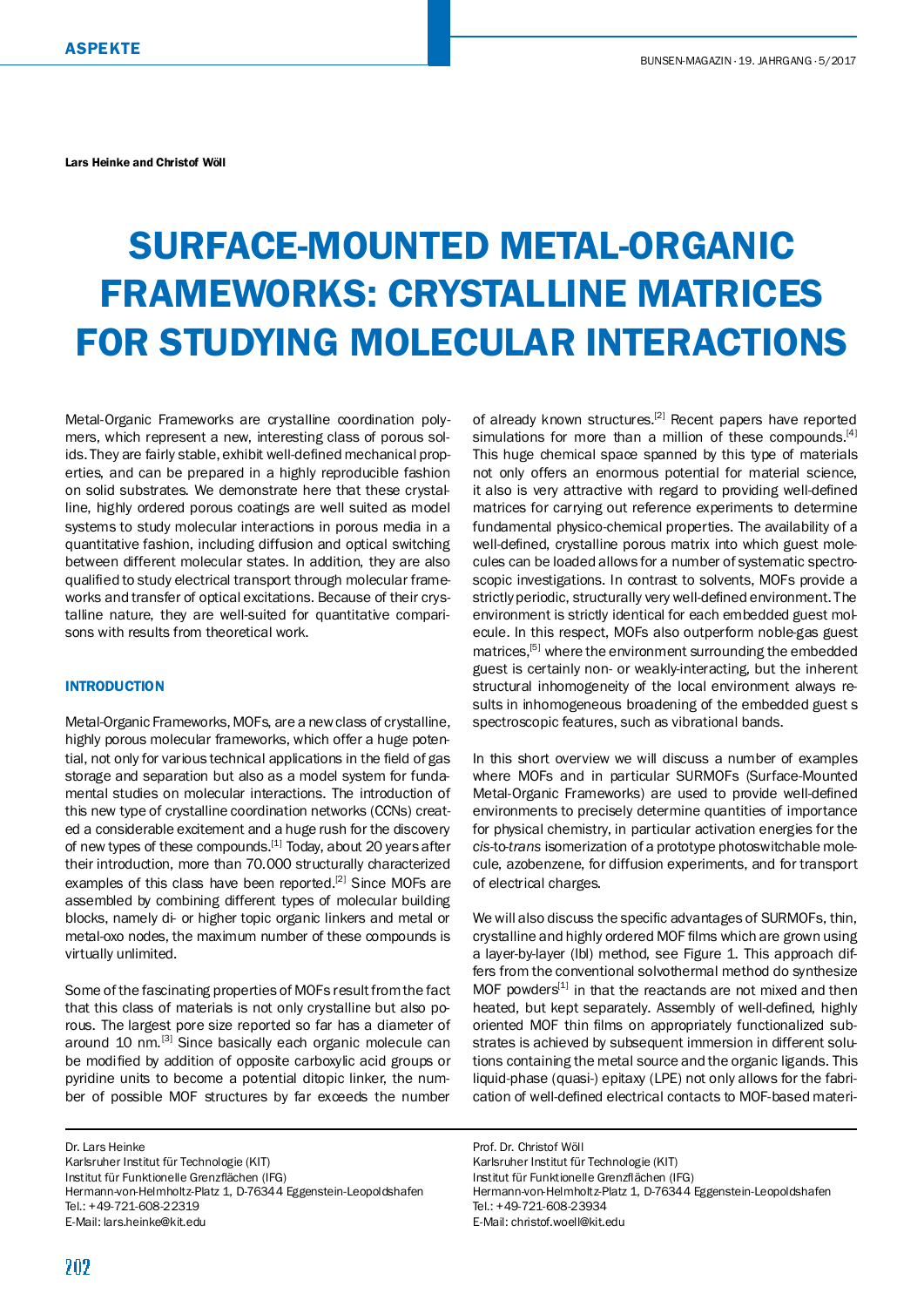

Fig. 1: Sketch of the SURMOF synthesis. a) The MOF films are prepared in a step-by-step fashion by alternatively exposing the functionalized substrate surfaces to the solutions of the metal nodes and of the organic linker molecules. By exchanging the organic linker molecules and/or the metal nodes during the synthesis, SURMOFs with different structures can be grown on top, resulting in multi-layered structures. b) Sketch of HKUST-1 SURMOF grown in (100) orientation on gold-coated silicon. c) In-plane and out-of-plane X-ray diffractograms recorded for HKUST-1 SURMOFs compared with the calculated diffractogram. Reproduced with permission form ref. [9]

als, but also for the fabrication of hetero-multilayers. In particular, the hetero-interfaces within such structurally well-defined multilayers allow for fundamental studies on the transfer of optical excitations and charge carriers across organic-organic interfaces.<sup>[6]</sup> For more details on the lbl synthesis of SURMOFs the reader is referred to recent literature.<sup>[7, 8]</sup>

## MOF MECHANICAL PROPERTIES

As a result of their well-defined, crystalline structure, many of the physical properties of MOFs can be predicted in a straightforward fashion. In previous work, for high quality SURMOFs, Young's modulus could be determined by applying standard indentation techniques. The value determined in these experiments, 9.3 GPa, is substantially higher than for conventional organic polymers and is in very good agreement with the results of theoretical work obtained using force-field calculations (10 GPa for HKUST-1, ref.<sup>[10]</sup>)

MOF materials are also interesting because they exhibit a negative thermal expansion coefficient. By in-situ heating out-ofplane and in-plane X-ray diffractometry for SURMOFs mounted on Si substrates (which exhibit a positive thermal expansion), the resulting anisotropic expansion revealed an expansion  $\left[\alpha_{\text{SUMOR, in-plane}}\right] = (11.7 \pm 3.7) \times 10^{-6} \,\text{K}^{-1}\right]$  parallel to the substrate and a large contraction  $\left[\alpha_{\text{\tiny{SURMOF,outofplane}}}\right] = (-75 \pm 16) \times 10^{-6} \text{ K}^{-1}\right]$ in *z* direction, i.e. perpendicular to the surface.<sup>[9]</sup> The analysis of this anisotropic thermal expansion behavior allows for the direct determination of another important elastic constant, the

Poisson's ratio, yielding a value of 0.69  $\pm$  0.37 for HKUST-1 MOFs. It is remarkable, that HKUST-1 SURMOFs demonstrated a pronounced stability under heating/cooling cycles, though there is a pronounced mismatch of thermal expansion coef ficients of the thin film and the substrate. This demonstrates that such coatings are well suited for integration into thermalresponse devices. It should be noted, that the experimentally determined values forthe elastic constants agree very well with computational results, which can be carried out in a straightforward fashion for these crystalline, well-defined materials.

#### MOF THIN FILMS WITH VERY LOW DEFECT DENSITY

A high structural quality combined with a low density of defects is desirable for many applications of MOF thin films, for instance as sensor or optical devices. In several cases it has been demonstrated that the structural quality of SURMOFs is substantially higher than that of powder materials obtained by conventional solvothermal synthesis. Such powders are also not well suited for optical applications and for a thorough characterization of MOF absorption properties, since the scattering of light by the nm- to mm-sized powder particles can be considerable. Since SURMOFs with thicknesses below 100 nm typically show no charging effects when exposed to X-ray light, XPS (x-ray photoelectron spectroscopy) measurements can be carried out in a straightforward fashion.

In the case of MOFs containing under-coordinated metal sites, IR-studies of small molecules adsorbed at such sites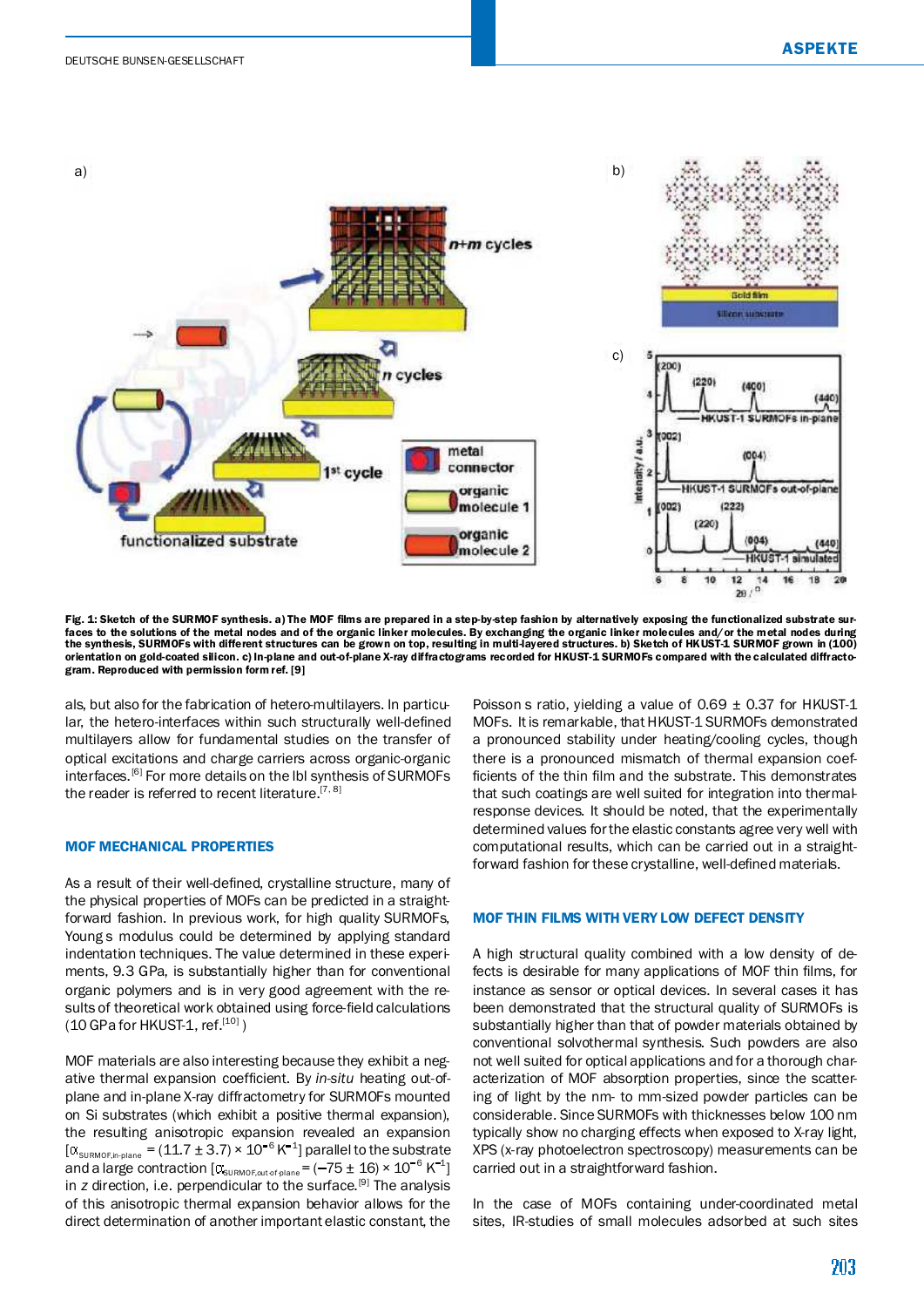

Fig. 2: SURMOF quality. a) UHV-IRRA spectra (left) and XPS curves (right) of a UHM-3 SURMOF sample in a pristine state, and after successive annealing at 320 K, 370 K, 420 K, 470 K, and 520 K. At rst and after each annealing, the sample was cooled down to 110 K before the measurements were carried out. XPS data for the copper 2p $_{3/2}$  region are shown. XPS experimental curves are depicted with circles and the deconvoluted curves according to the Cu<sup>(i)</sup> and the Cu<sup>(II)</sup> populations with plain lines. IRRAS spectra were acquired before (dashed line) and after (plain line) a 5 Langmuir CO dosing. Reproduced with permission form ref. <sup>12</sup>b) Cleaning the surface of the MOF thin films during the synthesis by ultrasonication results in an improved transparency, which can be seen by the naked eye. While the standard HKUST-1 SURMOF has the typical turquoise color, high-quality HKUST-1 SURMOFs prepared with ultrasonication are almost transparent. UV-vis transmission spectra show that the high-quality SURMOF (red spectra) has a tremendously higher transparency than the standard SURMOF (black spectra), especially in the visible range, which is shown in the inset. The transmission spectrum of the quartz glass substrate is the grey line. Reproduced with permission form ref. [13]

can be used to characterize defects. In case of HKUST-1, CO molecules bound to  $Cu^{++}$  ions exhibit IR-bands of 2179 cm<sup>-1</sup>, whereas Cu<sup>+</sup>-species cause a shift by approximately 60  $cm<sup>-1</sup>$ to 2121 cm<sup>-1,11</sup> A combination of XPS and IRRAS allowed to demonstrate that HKUST-1 SURMOFs prepared by the layer-bylayer process exhibit defect densities lower than normal bulk samples, with a density of the most common defect, missing linkers, as low as  $3-4$  %.  $[11]$ 

Interestingly, in a different type of MOFs, UHM-3 which is also formed from Cu<sup>++</sup> dimers, the defect density was found to be much lower. The XPS results revealed a Cu<sup>+</sup> concentration of below 1 %. The defect concentration in these SURMOFs could be strongly increased by heating the samples, Figure 2a. The concentration of Cu<sup>+</sup> could also be monitored by recording IRspectra of the CO molecules adsorbed at the Cu ions.<sup>[12]</sup>

In a later work, it was found that the quality of the SURMOF thin films can be significantly improved by optimizing the conditions of the lbl synthesis. By using a dipping robot combined with an ultrasonic bath for a more thorough rinsing of the sample surface during the synthesis, the surface roughness could be strongly reduced. At the same time the morphology was found to become substantially more homogeneous, as demonstrated by atomic force microscopy and scanning electron microscopy<sup>[13]</sup>. In addition, as clearly visible to the naked eye and also shown by means of UV-vis spectroscopy (see figure 2b), the optical transparency is remarkably improved by employing the ultrasonic treatment during synthesis. While the samples prepared using the regular lbl-process appear opaque and turquoise, the samples prepared using the same reactants but with ultrasonication are optically clear and show no surface scattering of light. These high-quality SUR-MOF films are therefore suitable for various optical applications and in particular for a thorough characterization of MOF optical properties. For example, the higher optical film quality enabled the experimental determination of the band gap in HKUST-1 by means of ellipsometry.<sup>[14]</sup> Such investigations are difficult for MOF powders since scattering effects hinder the recording of high-quality UV-Vis spectra.

## DETERMINING ELECTRICAL CONDUCTIVITY

Despite the fact that MOFs were originally developed for applications in gas storage and separation<sup>[15]</sup>, in recent years applications of these highly flexible materials as active and passive components in electronic devices have attracted considerable attention.<sup>[16, 17]</sup> For the integration of MOF materials, however, the type of charge transport, such as hopping, band-like transport or incoherent tunneling, need to be analyzed in the context of existing charge transport models. As in the case of precisely determining MOF optical properties, MOF powders are not well suited for a thorough electrical characterization. The preparation of well-defined contacts to the electrodes makes the recording of reliable and reproducible data very challenging for the powder materials.

In particular, one type of MOFs, HKUST-1, has attracted considerable attention after Allendorf and coworkers demonstrated<sup>[16, 18]</sup> that the conductivity of SURMOFs made from this compound, which essentially behaves as a large band-gap insulator, can be increased by six orders of magnitude upon loading with an organic molecule, TCNQ (tetracyanoquinodimethane). By using a sophisticated mercury-drop method to measure the current as a function of applied voltage, Figure 3a, the thickness dependency of HKUST-1 SURMOF conductivity could be studied in a systematic fashion and the data allowed to demonstrate that the electric conductivity in the empty framework material can be described by an incoherent charge hopping,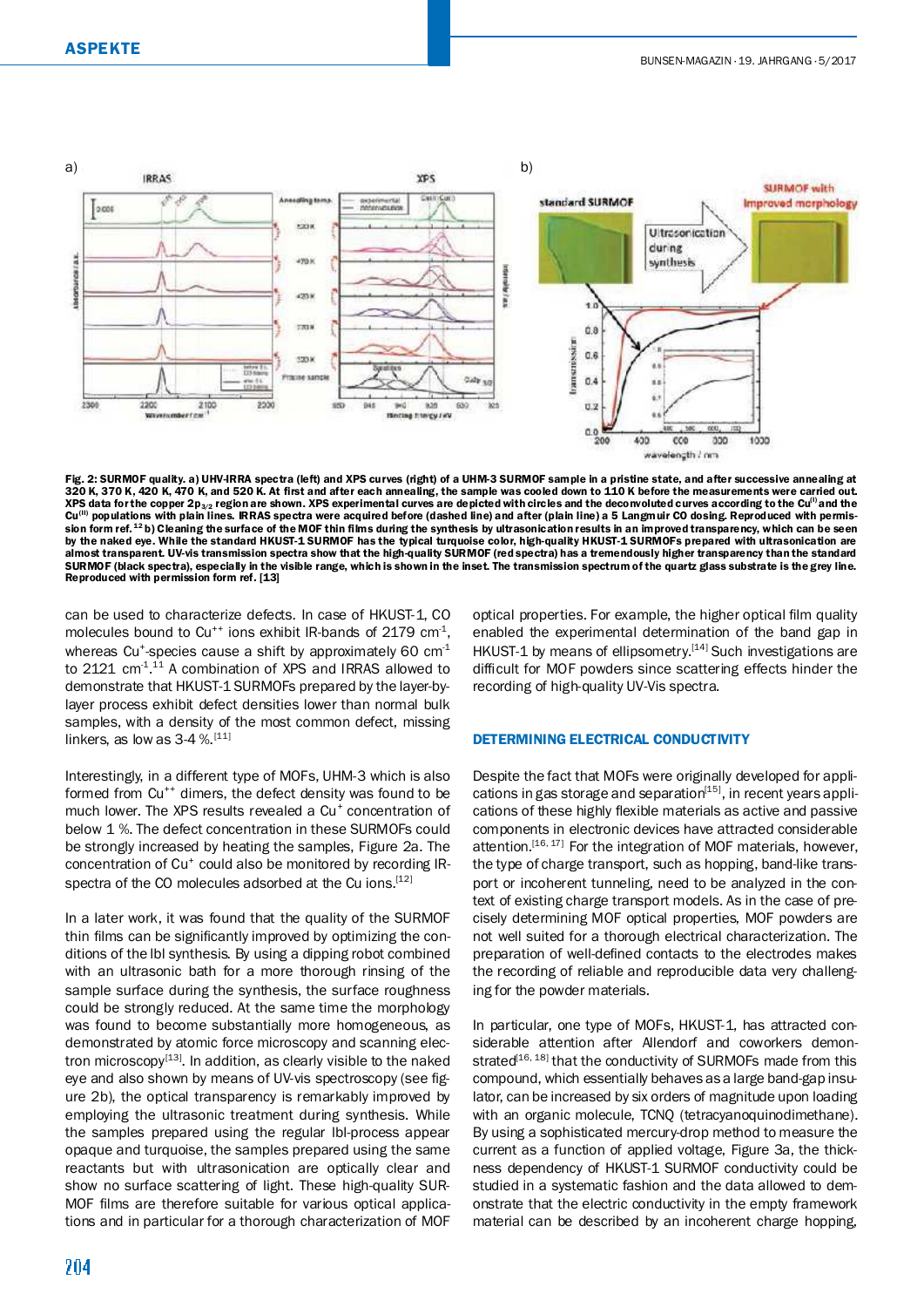resulting in an overall ohmic behavior.<sup>[19]</sup> In the same study, also the influence of ferrocene loading has been investigated in a quantitative fashion, Figure 3b. It could be demonstrated that the conductivity increased by about an order of magnitude upon loading with this molecule. Again, a charge transport mechanism involving an incoherent tunneling resulting in a roughly linear dependence of resistivity on thickness was found to be consistent with the data.





In contrast to the electrical properties of ferrocene-loaded HKUST-1, the observed high conductivity of the same MOF loaded with TCNQ, however, was found to be difficult to reconcile with conventional transport mechanisms. A detailed investigation revealed that neither simple hopping nor band transport models are consistent with the experimental data determined with the mercury-drop method.<sup>[20]</sup> By using theoretical results to aid the interpretation of theexperimental data, it could be demonstrated that the observed conductivity can be explained by an extended hopping transport model including virtual hops through localized MOF states. This mechanism is also referred to as molecular superexchange. Predictions on the basis of this model were found to show excellent agreement with the experimental data.<sup>[20]</sup>

#### UNIQUE MODEL SYSTEM FOR DIFFUSION EXPERIMENTS

For virtually all applications of nanoporous materials like zeolites, nanoporous carbons and MOFs, the loading with and diffusion of guest molecules within the voids govern the performance of these materials, e.g. as molecular containers or as membranes, in a crucial fashion. Therefore, the detailed understanding of the diffusion processes is pivotal, not just from a scientific point of view. Although there is a substantial progress in the understanding of diffusion and mass transfer of small molecules with relatively large diffusion coefficients in MOFs, [21, 22] the experimental determination of low diffusion coefficients, e.g. of large guest molecules, represents a challenging experimental task. Conventional techniques for investigating the diffusion in nanoporous materials, such as pulsed-field gradient nuclear magnetic resonance<sup>[23]</sup> and quasi-elastic neutron scattering<sup>[23]</sup>, are usually not suitable for determining diffusion coefficients smaller than  $10^{-12}$  m<sup>2</sup>s<sup>-1</sup>. The use of optical techniques like interference or infrared microscopy<sup>[22]</sup> for determining small diffusion coefficients is hindered by the fact that, for high-quality measurements, these methods require relatively large crystals of the nanoporous material ( $>50 \mu$ m). This results in very long uptake and release times for slowdiffusion processes. As example, the uptake of molecules with a diffusion coefficient of  $10^{18}$  m<sup>2</sup> s<sup>-1</sup> by a MOF crystal with a size of 50 µm would last more than a year. On the other hand, the uptake by a 100 nm-thick film would take only 1 h.<sup>[24, 25]</sup>

Using a number of selected works, we will demonstrate here that SURMOFs are ideally suited as model systems to study diffusion in these porous, molecular frameworks (see Figure 4).



Fig.4: Sketch of the molecular diffusion in MOFs.By random jumps,the molecules diffuse through the crystalline pore system. The movement is sketch by hopping form the black to the grey positions (top). For single-component mass transfer, the transport diffusion of the guest molecules results in a balance of the concentration gradients until a homogenous concentration is obtained (bottom left). The uptake by the MOF (bottom right), i.e. the concentration of the guest molecules integrated over the entire sample, can be measured by the mass changes of the sample, for instance by a quartz crystal microbalance.

The uptake of host molecules into a SURMOF form either the gas phase or the liquid phase can be studied conveniently by a quartz-crystal microbalance (QCM). By growing the SURMOFs directly on the top Au-electrode of the QCM sensors, the change in mass of the MOF thin films can be monitored in a straightforward fashion and allows for a quantitative determination of the number of guest molecules incorporated into the pores of the MOF. In addition to determining the total change in mass, the time-dependence of the QCM signal can be used to investigate the mass transfer. [25]

The first study<sup>[26, 27]</sup> based on this approach focused on loading SURMOFs of type HKUST-1 with pyridine from the gas phase. The total uptake amounted to about 11 molecules per HKUST-1 unit cell. Fitting the time-dependent QCM results using a theoretical expression based on a Fickian diffusion model revealed an efficient diffusion coefficient of pyridine in HKUST-1 of  $D(300 \text{ K}) = 2.4 \ 10^{-18} \text{m}^2 \text{s}^{-1}$ . In addition to pure intracrystalline diffusion, the efficient diffusion coefficient may comprise contributions from other transport resistances, like surface barriers. Assuming thermally activated diffusion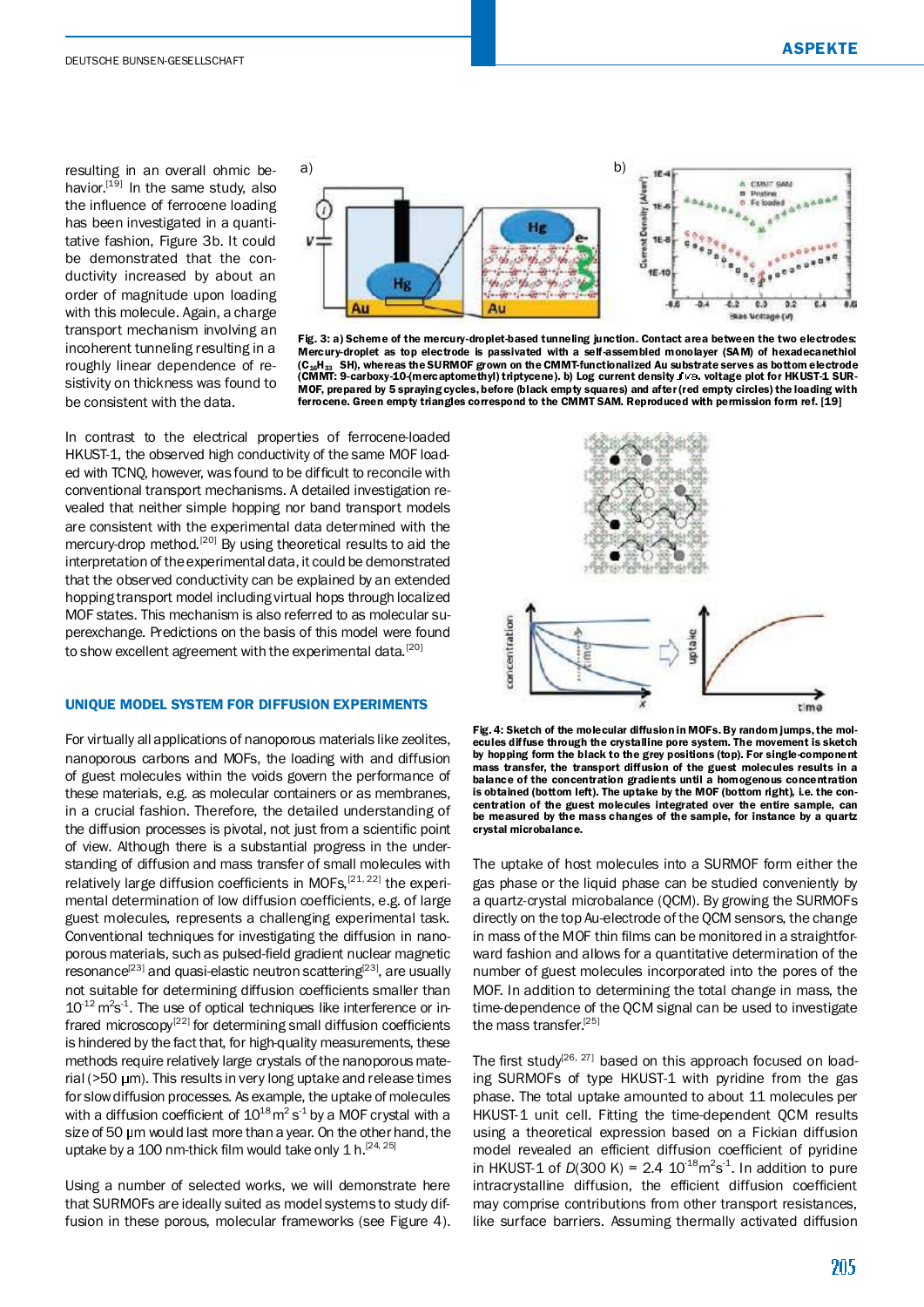Another way to determine the activation energy for diffusion in MOF films was demonstrated by performing uptake experiments at different temperatures and using an Arrhenius plot. The activation energy for ferrocene diffusion in SURMOF films of type  $Cu<sub>2</sub>(ndc)<sub>2</sub>(dabco)$  was found to amount to approximately +90 kJ mol<sup>-1</sup> (0.93 eV).<sup>[28]</sup> A particular advantage of SURMOF samples is that they are rigidly attached to a solid support. This fact allows for investigating the uptake from the liquid- and from the gas-phase by the same sample.<sup>[29]</sup>

After having demonstrated the suitability for studying diffusion in MOFs by using SURMOFs, in particular in connection with the QCM, we will now discuss the so-called surface barrier phenomenon, which describes additional mass transfer barriers for the guest molecules in porous materials during the loading and release. Itwas shown in various experiments using large crystals of MOFs<sup>[30]</sup> and zeolites<sup>[31]</sup>, that these materials possess an additional mass transfer resistance at the external crystal surface, hindering the guest molecules in entering and leaving the pore space. This apparently omnipresent mass transport barriers, usually referred to as surface barriers, show pronounced variations between different measurements, even when carried out for the same powder material synthesized in subsequent batches. As a result of these experimental dif ficulties, the diffusion of molecules in MOFs is often poorly understood on a quantitative level and, for different samples of the identical material, diffusion coefficients are frequently reported which differ by several orders of magnitude. For example, the experimental values reported for the diffusion coefficient of hydrogen in MOF-5 vary by four orders of magnitude, between  $10^5 \text{ m}^2\text{s}^1$  (ref. [32]) and  $10^9 \text{ m}^2\text{s}^1$  (ref. [33]). Even by comparing to results reported by the same group using the same synthesis procedure for the MOF material, variations by many orders of magnitude can be found (diffusion coefficients of  $10^9$  m<sup>2</sup>s<sup>1</sup> and  $10^{12}$  m<sup>2</sup>s<sup>1</sup>, ref. [33, 34]).

In order to systematically study the surface barriers phenomenon in detail, thin, well-defined SURMOF films with an HKUST-1 structure were used. $^{[34]}$  By using a QCM, the uptake of a probe molecule, cyclohexane, by HKUST-1 SURMOFs of different thicknesses was investigated. In these experiments, we took advantage of the fact that the SURMOFs can be synthesized directly in the QCM cell without exposing the sample to the environment, like (humid) air. The sample mass and, thus, the SURMOF thicknesses were determined by QCM *in situ* during the synthesis. It was found that the uptake time of cyclohexane increases quadratically with the film thickness, Figure 5a.<sup>[34]</sup> Such a behavior is predicted by Fick's laws for pure diffusion-controlled uptake processes of a thin film (see Figure 5c left). Note, that the presence of a surface barrier (see Figure 5c right) results in a linear dependence of uptake time vs. film thickness. The observation of a quadratic increase thus immediately tells that the influence of surface barriers on the mass uptake of these pristine SURMOFs was negligible.<sup>[24]</sup> This is a clear demonstration that pristine, largely defect-free MOF materials do not possess surface barriers.

On the other hand, the mass transfer was found to tremendously slow down when exposing pristine HKUST-1 SURMOFs to humid air or water vapor, see figure 5b. In addition to the pronounced slowing down of the uptake kinetics as a result of this apparent corrosion, the time dependence as a function of film thickness would change from quadratic to linear. XRD data (see ref. [34]) showed that the bulk structure was unaffected by the exposure to water vapor or humid air; thus, it can be concluded that the hindrance of the uptake process is caused by structural inhomogeneities at the surface. Itwas proposed that the surface barriers were created by damaging the MOF structure at the surface, as a result of the water exposure. Since a short exposure to (humid) air or water vapor is already enough to cause the surface defects, this hypothesis well accounts for the fact that these surface barriers are so omnipresent.



Fig. 5: Surface barriers. a) The time constants of the cyclohexane uptake by SURMOFs of various thicknesses are shown. The quadratic increase of time constant is a clear indication for the diffusion-limitation (solid line), rather than an inuence of surface barriers. For surface-barrier-limited uptakes, uptake time and film thickness would be directly proportional (dotted line). b) Generating surface barriers. By exposing pristine SURMOFs to air for 30 min as well<br>as for one day, the uptake amount is decreased and the uptake rat uptake experiment, i.e. the poreswere emptied at elevated temperature in pure argon flow, water molecules adsorbed in the pores can be excluded. c) Model of the mass transfer in MOFs. Left: unhindered mass transfer in the defect-free, nanoporous crystal, resulting in diffusion-limited uptake (solid line in a) Right: Surface barriers, caused by a large amount of completely blocked pores with only a few accessible entrances, hinder the guest molecules from entering the pore space and significantly slow down the mass transfer. Reproduced with permission form ref. [34]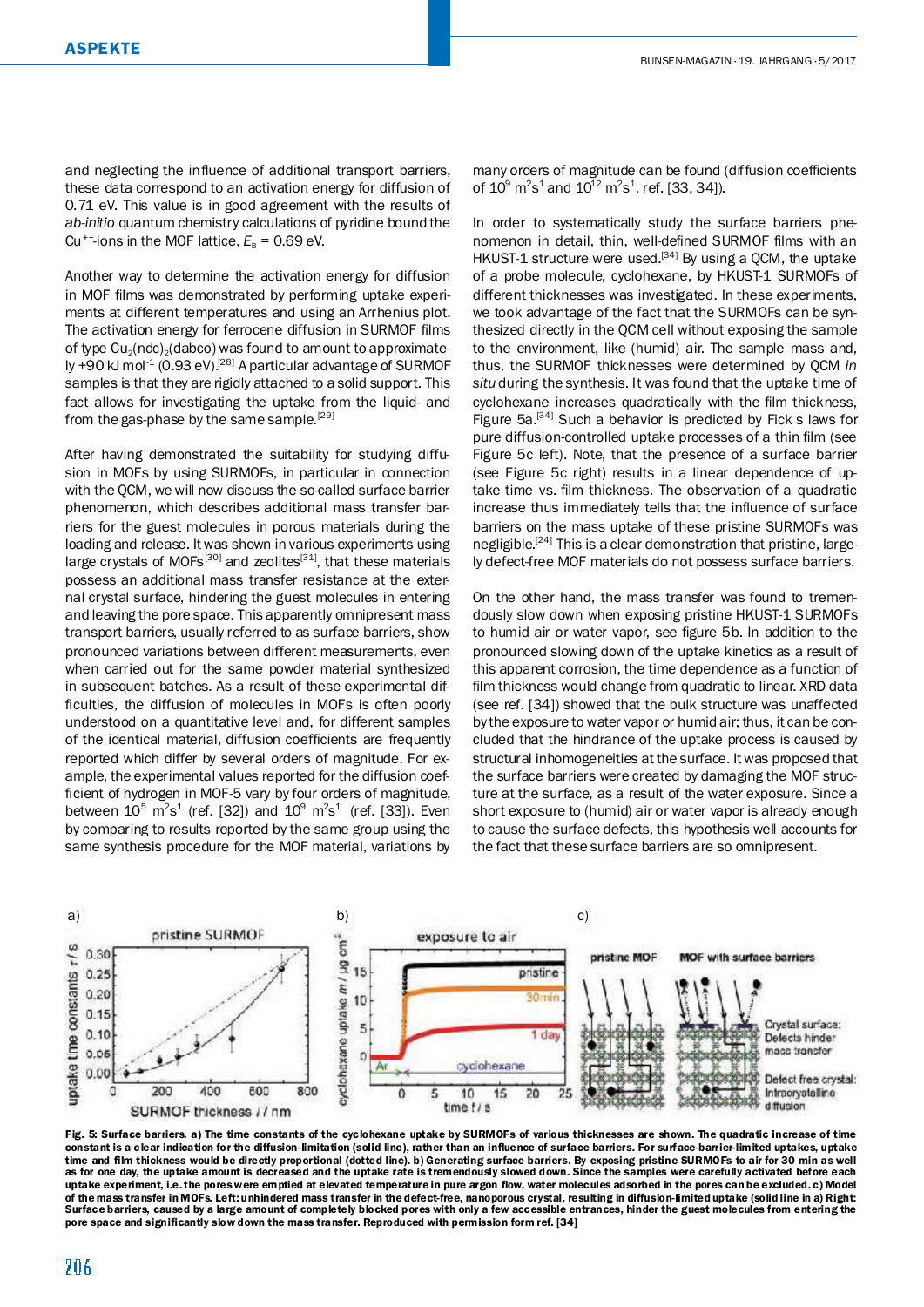## STUDIES ON ENANTIOMER SEPARATION AND ANISOTROPY-EFFECTS IN CIRCULAR DICHROISM (CD)

Since MOFs can be fabricated using chiral linkers, they also establish an ideal model system for investigating enantiomer separation using chiral porous materials. As has been demonstrated above, SURMOFs allow for the monitoringof adsorption of guest molecules in MOF materials and the determination of the corresponding diffusion constants.<sup>[8, 26, 28]</sup> By employing chiral MOFs, the dependence of the uptake on the chirality of the guest molecules can be determined using QCM in a straightforward fashion. This is in contrast to the corresponding powder materials, where such uptake studies often require more complicated experimental procedures. Using the QCMbased approach, Liu et al.<sup>[35]</sup> have investigated pillared-layer SURMOFs of the type  $Zn_2((+)cam)_2(dabco)$  ((+)cam=(1R,3S)-(+)-camphoric acid, dabco=1,4-diazabicyclo(2.2.2)octane)). After growing this enantiopure SURMOF directly on a QCM sensor, the authors could monitor the enantiopure uptake of a pair of chiral guest molecules, namely (2R,5R)-2,5-hexanediol and (2S,5S)-2,5-hexanediol. Here, the loading occurred from the gas phase under flow conditions. A pronounced difference in the uptake kinetics of the two different enantiomers was observed, with the time constant differing by about a factor of two. The total loading was different, also by a factor of two. Because QCM cannot distinguish the uptake of the two different enantiomers solely by the mass uptake, data on racemate separation cannot be gained using this approach. This limitation can be overcome by using circular dichroism (CD) to investigate the loading of chiral SURMOFs.

Indeed, Gu et al.<sup>[36]</sup> demonstrated that chiral SURMOFs based on camphoric acid with composition  $Cu_2(Dcam)_{2x}(Lcam)_{2-2x}(dabco)$ are well suited to quantitatively investigate enantiomer separation and to demonstrate orientation effects in circular dichroism (CD) in the UV-vis range. In this case, three-dimensional chiral SURMOFs with a high degree of orientation were grown on quartz glass plates using the lbl method. The SURMOF growth orientation, as checked by XRD, could be varied between [001] and [110] by changing between OH- or COOH-terminated substrates. The CD data recorded for this chiral SURMOFs clearly demonstrated the presence of different CD signals for the differently oriented SURMOFs. Comparison to the results of theoretical work revealed good agreement and showed that the oriented CDband intensities of the enantiopure  $Cu<sub>2</sub>(Dcam)<sub>2</sub>(dabco)$  grown in different orientations are a direct consequence of the anisotropic nature of the chiral SURMOFs. In a second set of experiments, the enantiopure  $Cu_2(Dcam)_2(dabco)$  and  $Cu_2(Lcam)_2(dabco)$ SURMOFs were loaded with the two chiral forms of ethyl-lactate, (+)-ethyl-D-lactate and (-)-ethyl-L-lactate. These results demonstrated an enantioselective enrichment of >60 % when loading the porous, chiral framework from the racemic mixture. Chiral SURMOFs thus constitute ideal model systems for studying enantiomer separation. A recent example is the study by Gu et al.<sup>[37]</sup>, who investigated the effect of pore size on enantiomer selectivity. Their QCM uptake experiments with enantiopure R- and S-limonene clearly showed a pronounced influence of the MOF pore size on enantioselective adsorption in homochiral framework materials, although the chiral centers in the porous material were identical.

## PHOTOSWITCHABLE NANOPOROUS COATING

The integration of stimuli-responsive molecules, i.e. molecules which respond to external signals such as light, heat, electric fields or pH-changes, into solids is an attractive way to render functionality to a material. A fairly large number of such chemical species are available, and the switching of numerous molecular functions was demonstrated.<sup>[38, 39]</sup> Since light is a simple and mostly nondestructive signal, photoswitchable molecules attract particular attention. In this context, an especially interesting and intensively investigated molecule is azobenzene. This compound has been used as smart moiety for various intriguing demonstrations of molecular functionality, including molecular machines like "nano-pliers"<sup>[40]</sup> or "nanocars"<sup>[41]</sup>. The integration of such optical switches into solid materials remains, however, a major challenge. If the packing of azobenzene is too tight, e.g. in the bulk form of azobenzene, sterical constraints prohibit light-induced switching between the different azobenzene conformers. Nevertheless, intense, mostly trial-and-error based, research in this direction has allowed to identify a number of successful cases, such as the incorporation of azobenzene in polymers and cross-linked liquid crystal polymers (CLCPs). In these cases, macroscopic, lightinduced responses resulting in changes in length and shape<sup>[42]</sup> of samples made from this optically active materials could be demonstrated. Based on the contraction and extension of the polymer, interesting applications like a photon-driven motor have been realized.<sup>[43]</sup> However, a precise prediction and a direct transfer of the variation of the molecular properties, like molecular length changes as well as dipole moment changes, to macroscopic variations of the materials are so far lacking. In addition, a thorough quantitative analysis allowing for a meaningful comparison with results from theoretical studies in such amorphous materials has not yet been possible. A different approach to realize smart light-responsive materials is based on self-assembled monolayers. In several cases the switching of macroscopic properties, e.g. its wettability, [44, 45] has been demonstrated. However, also in these cases, the influence of defects has been demonstrated to be huge.<sup>[46]</sup>

For quantitative studies, using structurally well-defined, crystalline systems containing sufficient free space, such as MOFs and in particular SURMOFs, offers a number of advantages. Azobenzene can be incorporated as dangling side groups in the nanoporous, crystalline MOF structure, see Figure 6a. The linkers used to fabricate the MOF can be chosen such that the transition from the *trans* to the *cis* conformation is not sterically hindered. Therefore, the photoisomerization of the azobenzene moiety and the resulting variations in the physical and chemical material properties of these optically active materials can be studied in a straightforward fashion. One of the most interesting applications of photoswitchable SUR-MOFs is the remote-controlled release of guest molecules, with e.g. biological or medical functionality. For this purpose, a hetero-bilayer SURMOF was fabricated, comprising a (passive) bottom layer,  $\text{Cu}_2(\text{BPDC})_2(\text{BiPy})$ , $^{[47]}$  acting as a container to store molecules, and on top a photoswitchable layer,  $Cu<sub>2</sub>(AzoBPDC)<sub>2</sub>(BiPy)$ . The top SURMOF has the same lattice parameters as the bottom layer and was designed to act as a valve, i.e. to open and close access to the container upon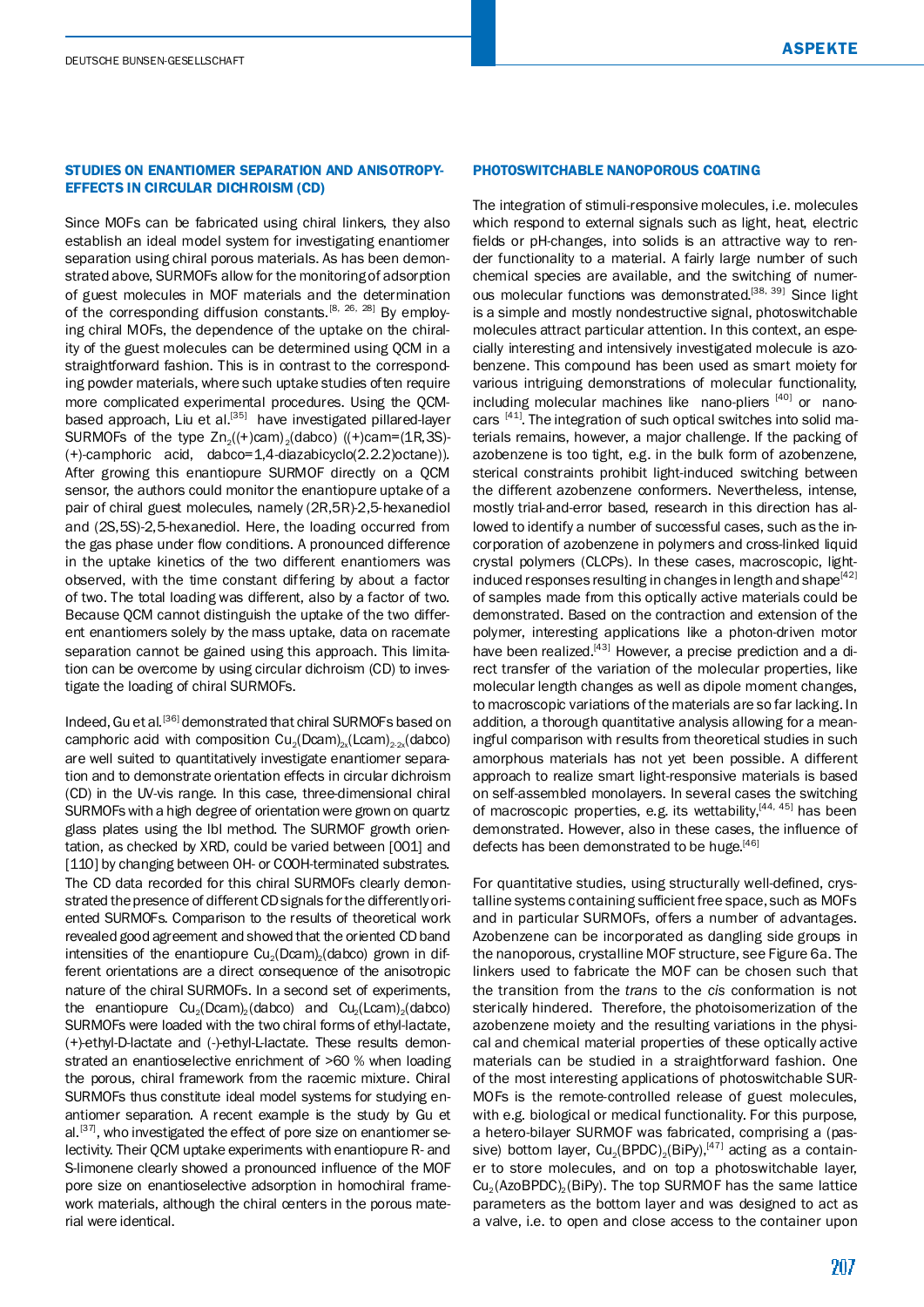irradiation with light. (BiPy: 4,4'-bipyridine, BPDC: biphenyl-4,4 -dicarboxylic acid, AzoBPDC: 2-azobenzene 4,4 -biphenyldicarboxylic acid). The reversible photoswitching of the azobenzene side group was investigated by UV-vis spectroscopy, where intensity changes of the  $π→π<sup>∗</sup>$  and  $n→π<sup>∗</sup>$  bands upon irradiation with UV or visible light can be observed. By QCM uptake experiments and using 1,4-butanediol as a probe molecule, the effect of the azobenzene photoswitching in the top layer on the mass transfer into and out of the SURMOF was investigated. The *trans*-to-*cis* photoswitching results in a reversible, significant decrease of the uptake rate constant (by a factor of 15), i.e. the permeability of the azobenzene-containing layer significantly decreases upon *trans-to-cis* isomerization. The opening and closing of the top layer enables the remotecontrolled release from the nanoporous container. After loading the two-part SURMOF with the guest molecule, the top layer was switched to the *cis* state, i.e. closed. Then, the gas atmosphere above the sample was changed to pure argon. Although the desorption and release of the guest molecules was actually started, only a small release rate was observed by QCM, see Figure 6b. By irradiation of the sample with visible light, the top layer was switched to its *trans* state; thus, the top layer was opened and the release from the molecular container was initiated, as measured by QCM.

Byusing alkanes, alcohols and diols as probe molecules, it was shown that the switching effect, i.e. the difference in the loading by *trans* and *cis* SURMOF, is caused by the switching of the azobenzene dipole moment, which is 0 Debye in *trans* and 3 Debye in *cis,* and the dipole-dipole interaction (also referred to as Keesom interaction) with the guest molecules.<sup>[48]</sup>

The separation of molecular mixtures by nanoporous membranes is an ecologic alternative to energy-intensive distillation and cryogenic separation processes. Due to their large variety and the option of appropriate functionalizations adjusting the pore size, MOFs are a very promising material for ef ficient membrane separation. Recently, a demonstration of the unique properties of these porous framework materials has been provided by Wang *et al.*, who used membranes made from photoswitchable MOFs with azobenzene side groups. The authors could show that the selectivities of these membranes could be continuously varied over a wide range by illumination with light, Figure 7a. The SURMOFs used in this approach had a pillared-layer structure of type Cu<sub>2</sub>(AzoBPDC)<sub>2</sub>(AzoBiPyB) (AzoBiPyB: 4,4'-(2-(phenyldiazenyl)-1,4-phenylene)dipyridine (or dipyridylazobenzene)<sup>[49]</sup>). The light-induced isomerization of the azobenzene side groups was studied by UV-vis and infrared spectroscopy. The *cis* azobenzene ratio was adjusted between 0 and 63 % by irradiating the sample with UV light (*trans*-to-*cis*) or blue light (*cis*-to-*trans*) for short illumination times or by simultaneous irradiation with blue and UV light. The SURMOFs were deposited on mesoporous supports and the separation of binary  $H_2$ :CO<sub>2</sub> mixture was investigated. By using a Wicke-Kallenbach setup where the membrane can be irradiated *in situ*, the photoswitchable membrane separation was measured.<sup>[50]</sup> The selection factor can be reversibly switched between 3 and 8 by UV and blue light irradiation, i.e. by *trans*-*cis* switching the azobenzene side groups, see Figure 7b. In addition, adjusting the *cis* azobenzene ratio between the minimum (0%) and the maximum (63%) value enables the fine-tuning of the separation factor, see Figure 7c. So, the molecular composition of the permeate flux can be continuously adjusted in a dynamic, remote-controlled fashion.



Fig. 6: Two-part photoswitchable SURMOF for remote-controlled release of guest molecules. a) The bottom Cu<sub>2</sub>(BPDC)<sub>2</sub>(BiPy) layer (yellow) acts as a container to store molecules with the photoswitchable Cu<sub>2</sub>(AzoBPDC), (BiPy) layer (red) on top. The pore windows in the [001] direction are shown. The azobenzene side groups in the top layer can be reversibly switched from *trans*-to-c*is* by UV<br>light and from c*is-*to-*trans* by visible light. While the azobenzene moiety is planar a and has a dipole moment of about 3 D in the cis state. b) Demonstration of optically triggered release from a molecular container. The two-part SURMOF was loaded with guest molecules, butanediol, and the top layer was closed by irradiation with UV light v<sub>1</sub>.<br>Although the release was started, only a minor leakage rate was measured by QCM until the top opened, by irradiation with visible light  $v_2$ . Reprint with permission from ref. [47].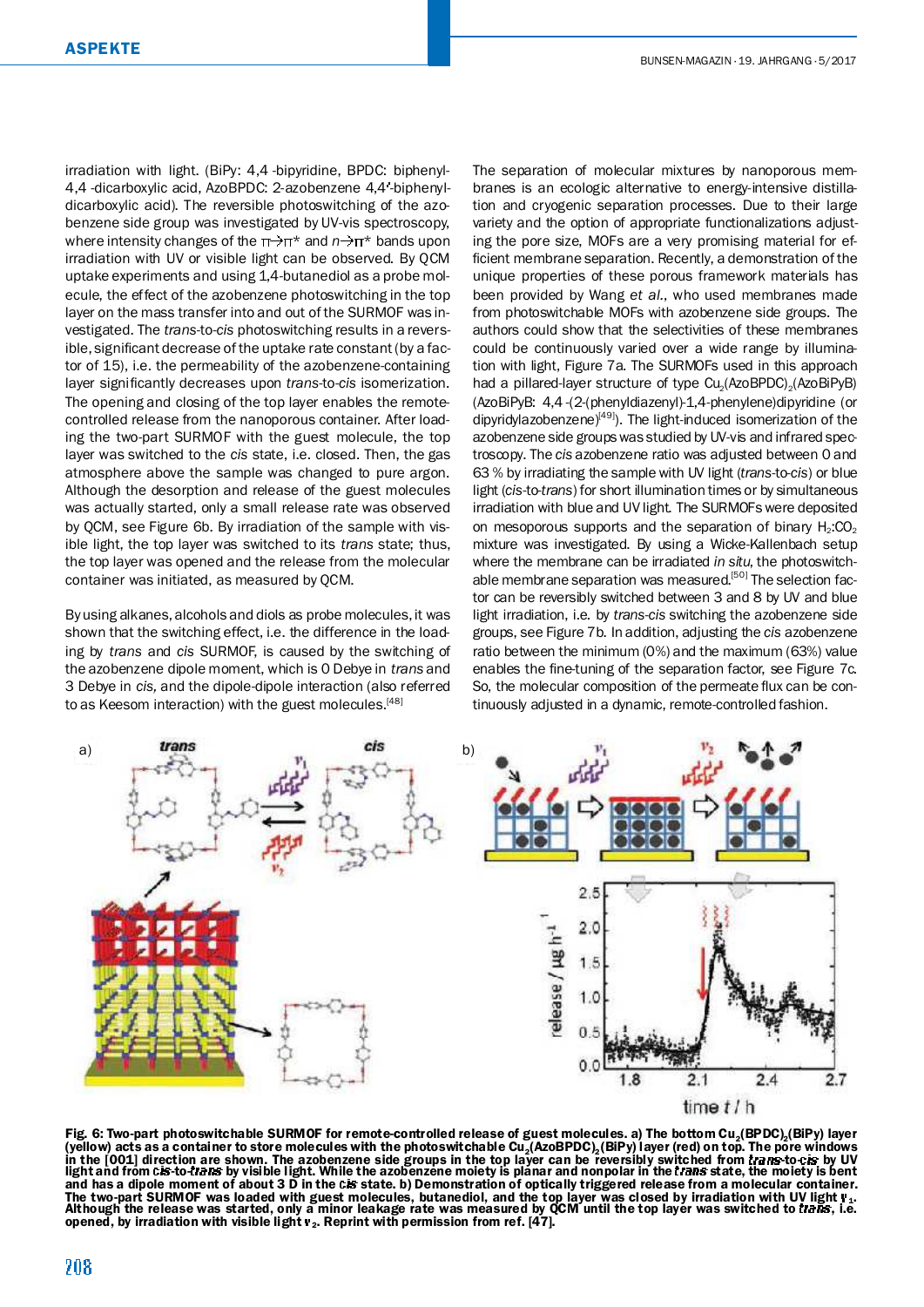

Fig. 7: Tunable molecular separation by photoswitchable MOF membranes. a) Illustration of remote-controllable, continuously tunable molecular selectivity by a photoswitchable MOF membrane, separating the molecular feed mixture (blue and red molecules). b) Separation of H<sub>2</sub>:CO<sub>2</sub> mixture where the membrane was irradiated with 365 nm (cŏ) and 455 nm (æærs) for 5 min each. Permeances of CO<sub>2</sub> and H<sub>2</sub> are shown as black open squares and solid squares; the<br>molecular selectivities (or separation factors) are shown as red sphere azobenzene ratio, which can be realized by brief illumination times or by simultaneous irradiation with blue andUV light, results in a continuous tuning of the selectivity. Reprint with permission from ref. [50].

# AZOBENZENE-CONTAINING SURMOFS AS MODEL SYSTEM FOR MOLECULAR PHOTOSWITCHES

In addition to functional coatings, azobenzene-containing SUR-MOF serves as model system for precise measurements of molecular properties. Bulk (plain) azobenzene is a crystalline solid at room temperature and shows no photoswitching behavior. [51] On the other hand, photoswitching of azobenzene can be directly observed in the gas phase<sup>[5]</sup>, in solution or incorporated in a polymer, where the specific dynamics (i.e. energy barriers, switching rate, relaxation times, etc.) depend on the molecular environment. [52-54] For instance, the thermal *cis*-to-*trans* isomerization and the stability of *cis* azobenzene adsorbed on various surfaces, <sup>[55]</sup> adsorbed in small pores,<sup>[56]</sup> in solution,<sup>[57]</sup> or incorporated in polymers<sup>[58]</sup> varies significantly.

Azobenzene-containing SURMOFs with large pore sizes, where the azobenzene side groups point into the pores and have no interaction with other parts of the framework, serve as unique model system to investigate the isomerization of isolated azobenzene moieties, see Figure 8a.<sup>[59]</sup> The isomerization was investigated in ultrahigh vacuum (UHV) at different temperatures by infrared reflection absorption spectroscopy (IRRAS), see Figure 8b. After UV irradiation, the rate constants of the decay of *cis* azobenzene and of the increase of *trans* azobenzene in the dark were used for an Arrhenius plot, see Figure 8c, and an activation energy for the *cis*-to-*trans* isomerization of 1.09 eV ± 0.09 eV was determined. This value is in very good agreement with the activation energy for pure azobenzene determined by theoretical calculations.<sup>[60]</sup>

# TRANSFER OF ELECTRONIC EXCITATIONS ACROSS ORGANIC/ORGANIC-HETEROJ UNCTIONS

SURMOFs also offer a very interesting possibility to create model systems for studying the transfer of optical or electronic excitations across organic-organic interfaces. By choosing two different MOF types, A and B, with similar crystal structure and linkers of the same lengths but different properties, epitaxial growth of B on A can be realized, yielding a well-defined heterointerface. If the organic linkers are based on chormophores, the transfer of optical excitation from one type of chromophore to a different type of chromophore can be studied. The fabrication of such well-defined interfaces is difficult to achieve e.g. for the normal, bulk form of such chromophores, which typically adopt rather different crystal structures.

In a first application of this approach, the Dexter energy transfer of triplet excitons over organic/organic heterojunctions has



Fig. 8: Thermal relaxation of azobenzene in large-pore SURMOFs. a) AzoBiPyB linkers are included in the structure of Cu<sub>a</sub>(DMTPDC)<sub>2</sub>(AzoBiPyB) SURMOF,<br>resulting in virtually isolated azobenzene side groups. The Cu atoms a Cu<sub>2</sub>(DMTPDC)<sub>2</sub>(AzoBiPyB) SURMOF before (black, **#ans**), after UV irradiation (blue, **#ans** and cis) and after the thermal relaxation to the **#ans** state (red). The red and black spectra are practically identical. c) Arrhenius plot of the cis-to- rars rate constants determined from the changes of the IR bands. The activation energy is determined from the slope, dotted line. Reprint with permission from ref. [59].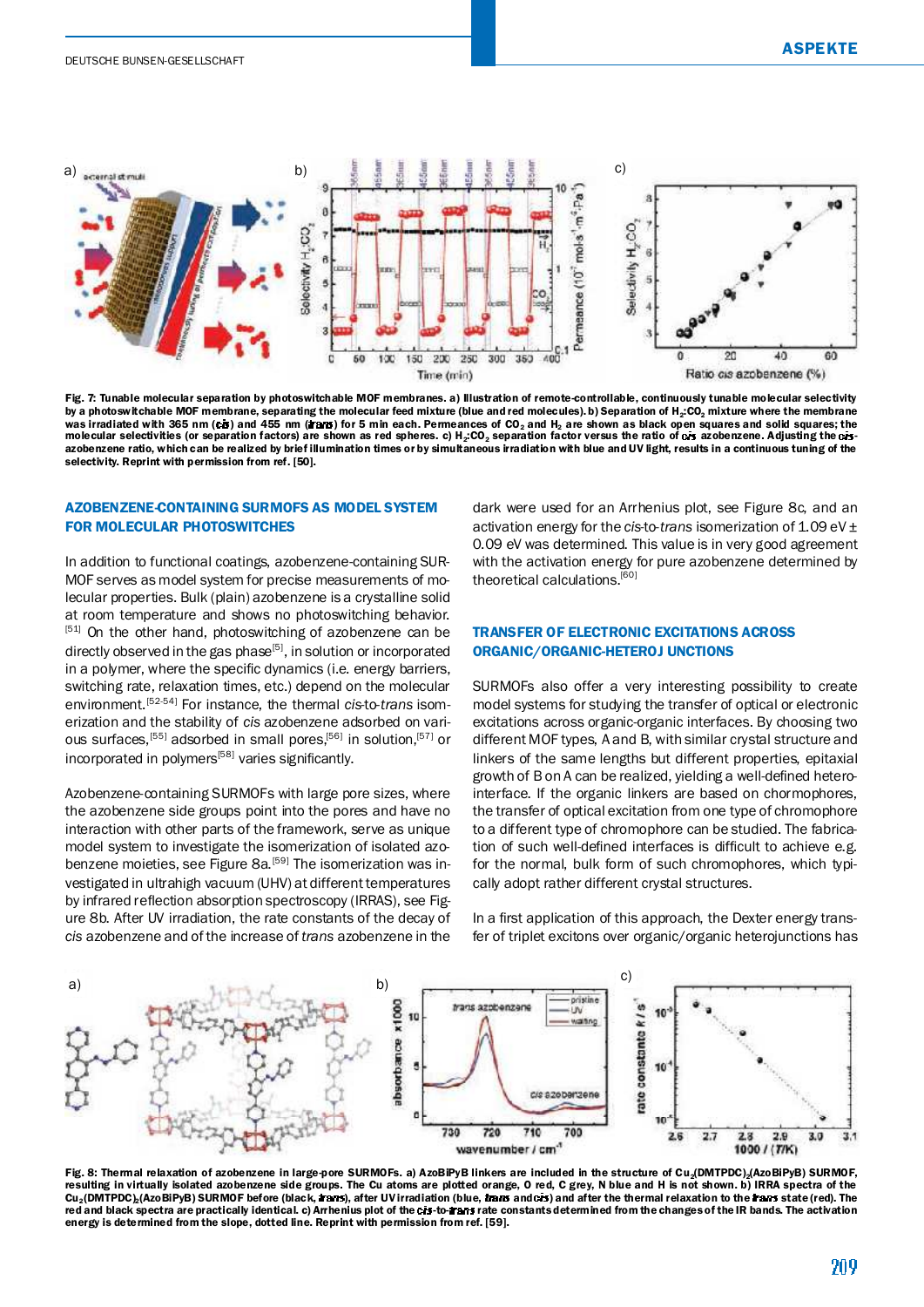

Fig. 9: a) Schematic diagram of triplet–triplet annihilation upconversion (TTA-UC) wherein two 532 nm photons absorbed by the sensitizer (B) SURMOF cre-<br>ate triplet states that upon reaching the interface can transfer to t meet in the emitterlayer they can annihilate and emit a single higher-energy photon. b) The absorption spectrum of sensitizer (B) layer is shown in red and the wavelength of the 532 nm excitation laser is shown in green. The observed upconverted emission is shown in blue. The observation of upconverted emission provides direct optical evidence that the SURMOF-SURMOF heterojunction is of sufficient quality to allow triplet, and therefore necessarily also electron, transfer between the SURMOF layers. Reprint with permission from ref. 6.

been studied using the SURMOF approach. Two different, chromophore-based linkers were used, Pd-DCP (Pd(II)5,15-diphenyl-10,20-di(4-carboxyphenyl) porphyrin) and ADB (4,4'-(anthracene-9,10-diyl)dibenzoate).<sup>[6]</sup> It was demonstrated that these hetero-junctions show solid-state photon up-conversion (UC), green photons were converted to blue, Figure 9. An intentional variation of the structural property of the interfaces between the ADB and Pd-DCP SURMOFs in this work demonstrated that the quality of the interface has substantial influence on the up-conversion properties. Since these heterojunctions are structurally well-defined, they offer an excellent basis for comparison to the results of theoretical works.

#### **SUMMARY**

In this overview we have demonstrated several cases where highly oriented, crystalline, thin films of metal-organic frameworks, MOFs, have been used as model systems to study molecular interactions in porous solids. In addition to phenomena related to diffusion, such as diffusion constants, activation energies and the importance of defects, also other physical properties, e.g. electrical conduction mechanisms and optical properties, can be studied. Particularly interesting is the possibility to investigate and utilize light-induced switchingof molecules, a topicwith relevance to the construction of molecular machines.

#### REFERENCES

- [1] S. Kaskel, The Chemistry of Metal-Organic Frameworks: Synthesis, Characterization, and Applications. (Wiley, 2016).
- [2] P. Z. Moghadam, A. Li, S. B. Wiggin, A. Tao, A. G. P. Maloney, P. A. Wood, S. C. Ward and D. Fairen-Jimenez, *Chem. Mat.* 29 (7), 2618-2625 (2017).
- [3] H. X. Deng, S. Grunder, K. E. Cordova, C. Valente, H. Furukawa, M. Hmadeh, F. Gandara, A. C. Whalley, Z. Liu, S. Asahina, H. Kazumori, M. O'Keeffe, O. Terasaki, J. F. Stoddart and O. M. Yaghi, *Science* 336 (6084), 1018-1023 (2012).
- [4] C. E. Wilmer, M. Leaf, C. Y. Lee, O. K. Farha, B. G. Hauser, J. T. Hupp and R. Q. Snurr, *Nature Chemistry* 4 (2), 83-89 (2012).
- [5] L. Duarte, R. Fausto and I. Reva, *Physical Chemistry Chemical Physics* 16 (32), 16919-16930 (2014).
- [6] M. Oldenburg, A. Turshatov, D. Busko, S. Wollgarten, M. Adams, N. Baroni, A. Welle, E. Redel, C. Woll, B. S. Richards and I. A. Howard, *Adv. Mater.* 28 (38), 8477-8482 (2016).
- [7] J. Liu and C. Wöll, *Chem. Soc. Rev.* DOI: 10.1039/c7cs00315c (2017 ).
- [8] L. Heinke, M. Tu, S. Wannapaiboon, R. A. Fischer and C. Wöll, *Microporous Mesoporous Mat.* 216, 200-215 (2015).
- [9] Z. Wang, P. G. Weidler, C. Azucena, L. Heinke and C. Wöll, *Microporous Mesoporous Mat.* 222, 241-246 (2016).
- [10] M. Tafipolsky, S. Amirjalayer and R. Schmid, *J. Phys. Chem. C* 114 (34), 14402-14409 (2010).
- [11] P. St Petkov, G. N. Vayssilov, J. X. Liu, O. Shekhah, Y. M. Wang, C. Wöll and T. Heine, *ChemPhysChem* 13 (8), 2025-2029 (2012).
- [12] Z. B. Wang, H. Sezen, J. X. Liu, C. W. Yang, S. E. Roggenbuck, K. Peikert, M. Froba, A. Mavrantonakis, B. Supronowicz, T. Heine, H. Gliemann and C. Woll, *Microporous Mesoporous Mat.* 207, 53-60 (2015).
- [13] Z.-G. Gu, A. Pfriem, S. Hamsch, H. Breitwieser, J. Wohlgemuth, L. Heinke, H. Gliemann and C. Wöll, *Microporous Mesoporous Mat.* 211, 82-87 (2015).
- [14] Z. Gu, L. Heinke, C. Wöll, T. Neumann, W. Wenzel, Q. Li, K. Fink, O. D. Gordan and D. R. T. Zahn, *Applied Physics Letters* 107, 183301 (2015).